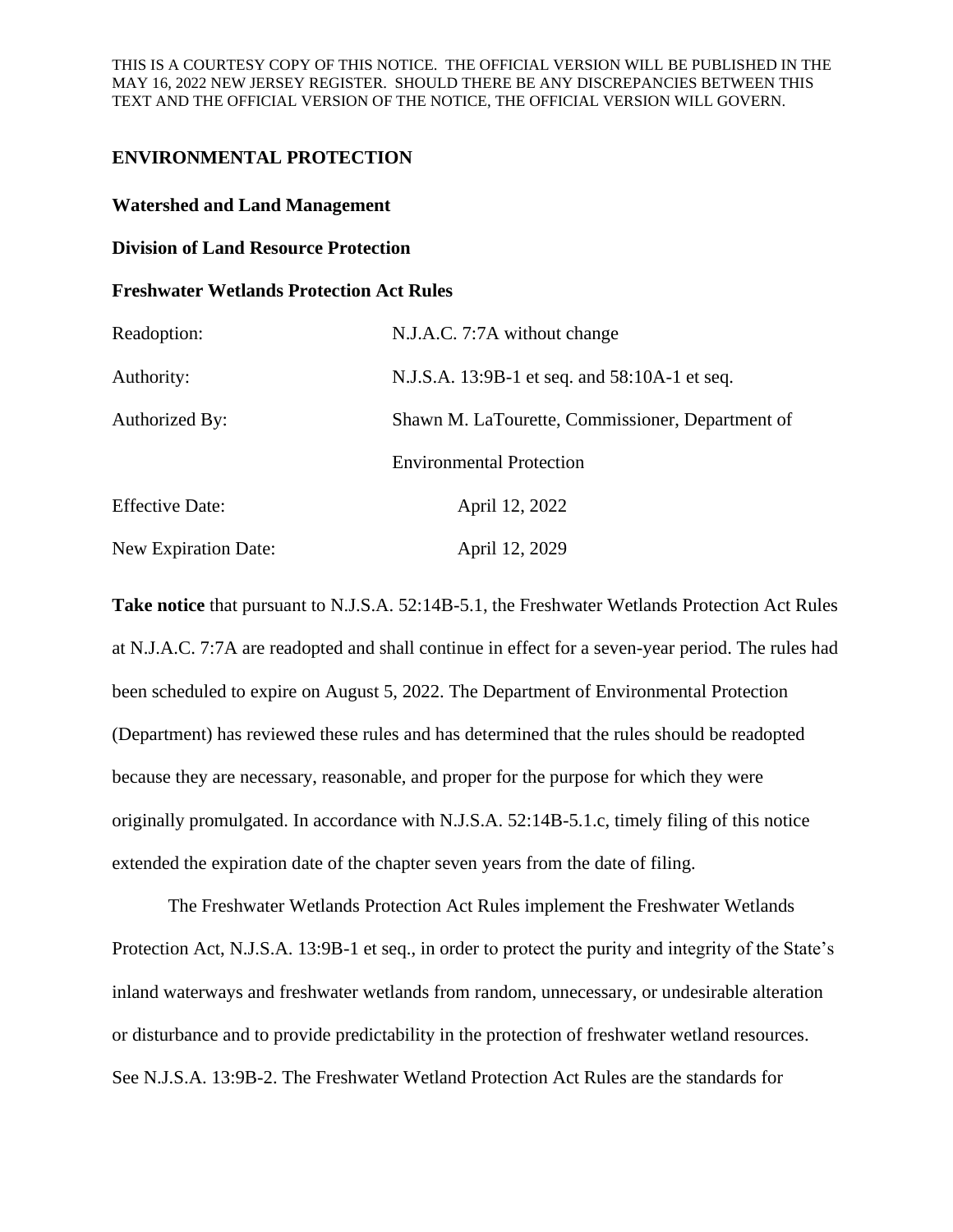#### THIS IS A COURTESY COPY OF THIS NOTICE. THE OFFICIAL VERSION WILL BE PUBLISHED IN THE MAY 16, 2022 NEW JERSEY REGISTER. SHOULD THERE BE ANY DISCREPANCIES BETWEEN THIS TEXT AND THE OFFICIAL VERSION OF THE NOTICE, THE OFFICIAL VERSION WILL GOVERN.

reviewing freshwater wetland and open water fill permit applications, transition area waiver applications, and applications for water quality certificates issued pursuant to Section 401 of the Federal Clean Water Act, 33 U.S.C. §§ 1341. The rules regulate the following activities when conducted in a freshwater wetland: the removal, excavation, disturbance, or dredging of soil, sand, gravel, or aggregate; the drainage or disturbance of the water level or water table; the dumping, discharging, or filling with any materials; the driving of pilings; the placing of obstructions; and the destruction of plant life that would alter the character of a freshwater wetland, including the cutting of trees. The rules also regulate the following activities in transition areas: the removal, excavation, or disturbance of soil; the dumping or filling with any materials; the erection of structures; the placement of pavement; and the destruction of plant life that would alter the existing pattern of vegetation within a wetland transition area. In addition, the Freshwater Wetland Protection Act Rules provide the standards used by the Department for the review of requests for Letters of Interpretation, which reflect the Department's findings regarding the presence or absence of wetlands, State open waters, and/or transition areas; the boundaries of freshwater wetlands, State open waters, and/or transition areas; and/or the resource value classification of wetlands.

On January 27, 2020, Governor Murphy issued Executive Order No. 100 (2020) ("EO No. 100"). This order directed the Department to develop regulations consistent with applicable law to address climate change, with those regulatory changes to be known as New Jersey's Protecting Against Climate Threats ("NJPACT") rules. On the same day, then Department Commissioner Catherine McCabe issued Administrative Order No. 2020-01 ("AO No. 2020- 01") requiring the incorporation of climate change considerations including, but not limited to, sea level rise and chronic flooding into the Department's regulations, as part of an effort entitled